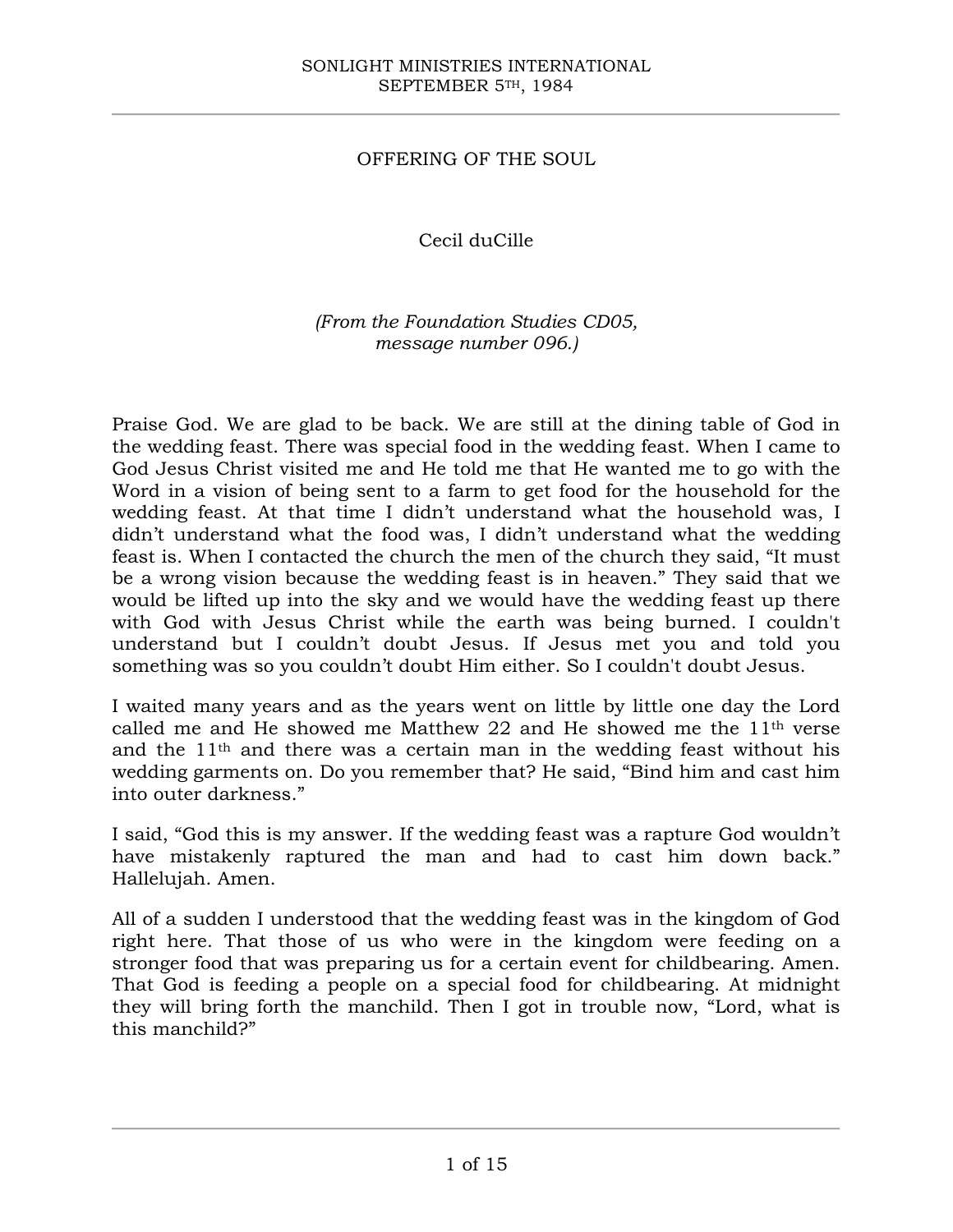We begin to fellowship with a brother and they preach about the manchild, the manchild, the manchild. Lo and behold, he came out with it that "he was the manchild". You know that wasn't true.

Then God had to come again to show me what the manchild is. It is very simple. You are the bride of Christ. Yes. God called you for one purpose – to be His bride. In other words there is no other situation on earth, no other physical situation that we can use to explain the relationship between the church and Jesus Christ better than the relationship between man and wife. Amen. You were a Duschaum (sp) and she wasn't, but you made her Duschaum (sp). Hallelujah. The Bible said that the two may become one.

Do you know what I saw the other night? God saying to me that when the bride goes into the bride chamber she will never come out. Whatever comes out of there will be the manchild. In other words the bride is going to become one with Jesus Christ and when that person walks out it will no longer be a weak wishy-washy woman church, it will GOD and man in one. That is what He calls the manchild, when Christ is your Head absolutely. Then God began to show me things.

I say, "God when is this going to happen?"

He showed me nearly forty years ago and for forty years I have been going around looking for the church, this great church that He told me about, this great body of people moving in holiness and purity and oneness in God. I've gone through all the Pentecostal Churches and not found it. I've found nothing but corruption and humanity where there should be God. It got me so sick that every time I would go to church I would come home sick. Yes.

When I went to church and sat down and the people begin to dance in the spirit I saw devils dancing among them mocking them. When the minister get up to preach if he even started with God he would go off into self. Humanity was riding on top of divinity. The gold did not cover the flesh, the humanity, the wood. The wood was showing through the gold and it hurts me. A brother get up to give a message and he gives the message and he has to twist the message just a little bit so that the people would know that he is the authority over them and he dropped a veiled insinuation: "Your blessing will be taken away if you don't give." You know and you see man coming out.

The worst thing to see is when you have the discernment of spirits you are a born sufferer. Do you hear me? You have the discernment of spirits and here comes someone preaching as a glorious messenger and the poor little ones – O praise God – they are so blessed and you see another spirit behind him. Hallelujah. You come home wounded.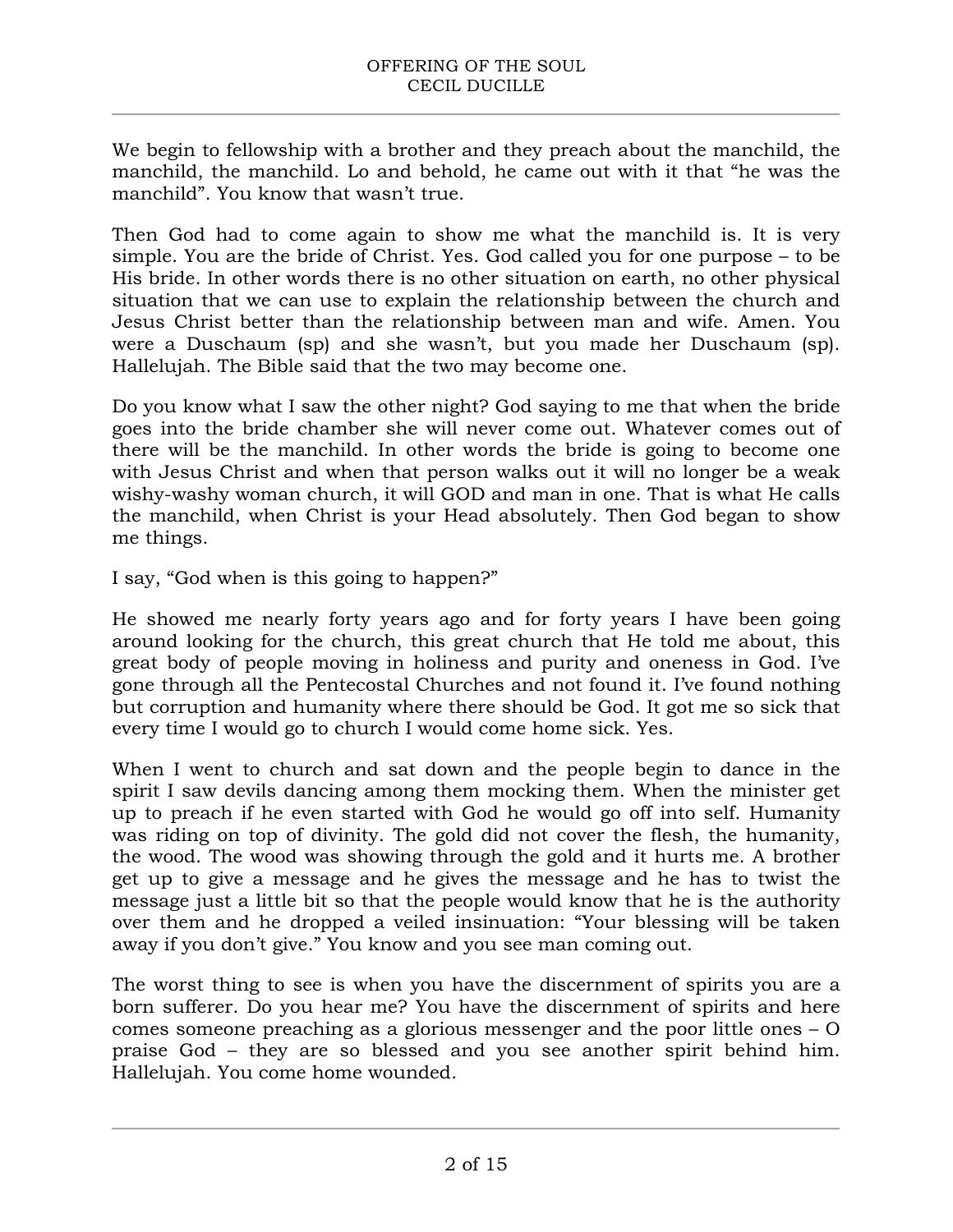I say, "MY GOD – WHERE IS THE CHURCH? WHERE IS THAT BODY OF CHRIST?"

Thirty-seven years I wait and labor with people. Do you know why? I cannot help but believe that the body of Christ is here. Then out of the darkness I see little ones struggling out, wounded ones, mostly wounded. Mostly wounded ones struggling out, crying out to God.

The Lord said, "As the heart panteth after the water brooks so pants my soul after thee O God." (Ps 42:1) I see them panting in a dry and thirsty land where there is no water crying, "God I want water! I will not be satisfied with this! I won't drink that - it is dirty! I won't drink this one - it is contaminated! I WANT THE PURE AND LIVING GOD!"

Can you understand how David felt? He said, "My heart and even my flesh cry out for the living God." He said, "My God when will I come and appear before You?"

There is something we long for, something we desire. Never give up hope! Don't give up hope! It is right here  $-$  it is in you! That glory, that body of Christ moving in Spirit and in truth is amongst us. Do you dare to step out and to claim this thing that God is offering?

Then one day He whispered in my ears. He said, "Three and a half years this church is going to walk like Jesus Christ before the end." Hallelujah.

We have been beaten for two thousand years and God has a promise in the bible that the church will be perfect for seven years. Jesus took three and a half years to show us that a living, eating, sleeping, natural human being can walk in the perfect will of God. Hallelujah. And the Devil comes around and he tells you, he even has a creed, "Oh miserable sinners…" Do you remember that one? Let me see those of you that came from the "miserable sinners". Do you remember that one? That was a creed, a prayer that you pray, "miserable sinners now and at the hour of our death – amen." Remember that? *It is a lie!*  You are not miserable sinners. You live holy sometimes for a whole week. Amen.

You want to try it? You try to live holy without sin for an hour. Say, "Jesus Christ keep me without sin for an hour, for this hour." Every wrong thought that comes to you you rebuke it and you praise God. The clock strike the hour and you say, "Thank You Jesus. I made it for one hour – make it two!" Hallelujah. Sometimes you live a whole day on the mountain top and you never think evil of anybody. You are able to do it for a day – then you say, "Lord God – what about two days?" Amen. You start watching yourself and you will live… you see living holy, anything you desire, anything you desire from God it begins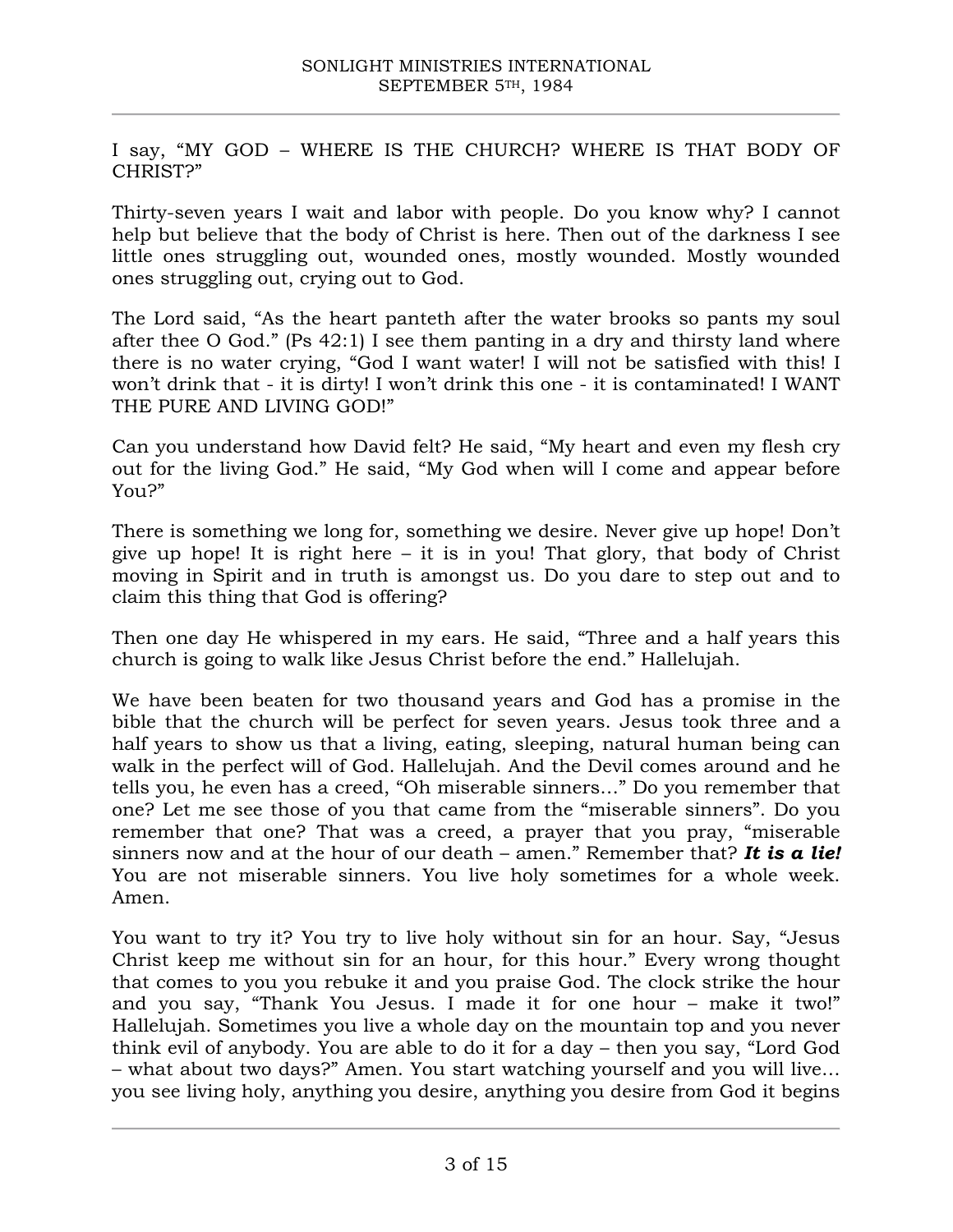with your desire. The Bible says, "If you desire anything in My name I will do it for you." If you don't believe that one you take John Chapter 7 and you take verse 17: If any man desires to know the will of God… Do you know what God says? God says the responsibility is no longer yours, it is HIS to make you know HIS will.

#### **IF ANY MAN DESIRES TO KNOW THE WILL OF GOD… DO YOU KNOW WHAT GOD SAYS? GOD SAYS THE RESPONSIBILITY IS NO LONGER YOURS, IT IS HIS TO MAKE YOU KNOW HIS WILL.**

Oh you write it down and you check it out, John Chapter 7 and when you check it in the King James and you check it in the Amplified. If you desire – all you need is an ardent desire before God. "Lord, I would like to be like Jesus." Sometimes He will come and whisper in your ears, "How much will you pay for it?" Do you know why? We got salvation free and after that we have to pay for everything else. We have to pay our way. Every blessing you get you pay for it. Amen. When you pay for it it is really yours.

So James and John came to Him one day with their mother and she said, "Lord, I want one of my sons to be at Your right hand and one at Your left hand."

Jesus Christ said to them, "Can you drink of the cup that I will drink of? Can you be baptized with the baptism that I will be baptized with?"

They say, "Yes we will."

He said, "Well you surely will be baptized with that baptism and you will surely drink of the cup, but I'm not sure that you are going to get the right and the left hand." He says, "That is for the Father to give."

Praise be to God. In other words you are going to pay for it. Since you want it you are going to pay for it. I'm not even sure you are going to get it, but you know you are going to get something. Praise be to God.

So we see then that at this time, 1984 is a year very near to the end. We don't have many years left. Whatever time we have left remember the tribulation has to be taken out of it because when the millennium dawns it is going to be at peace and Jesus will come. So whatever is to happen must happen between now and 2000. As I have told you before, if I have not told you I tell you now that it is not 1984. You add between five and twelve years to 1984 and that is what time it is. If you add twelve years you will get 1996 so we would have four years left and it means three and a half years so within six months something would have to happen. The tribulation would have to break and the sons of God would have to come forth to prevent man from destroying the earth. I don't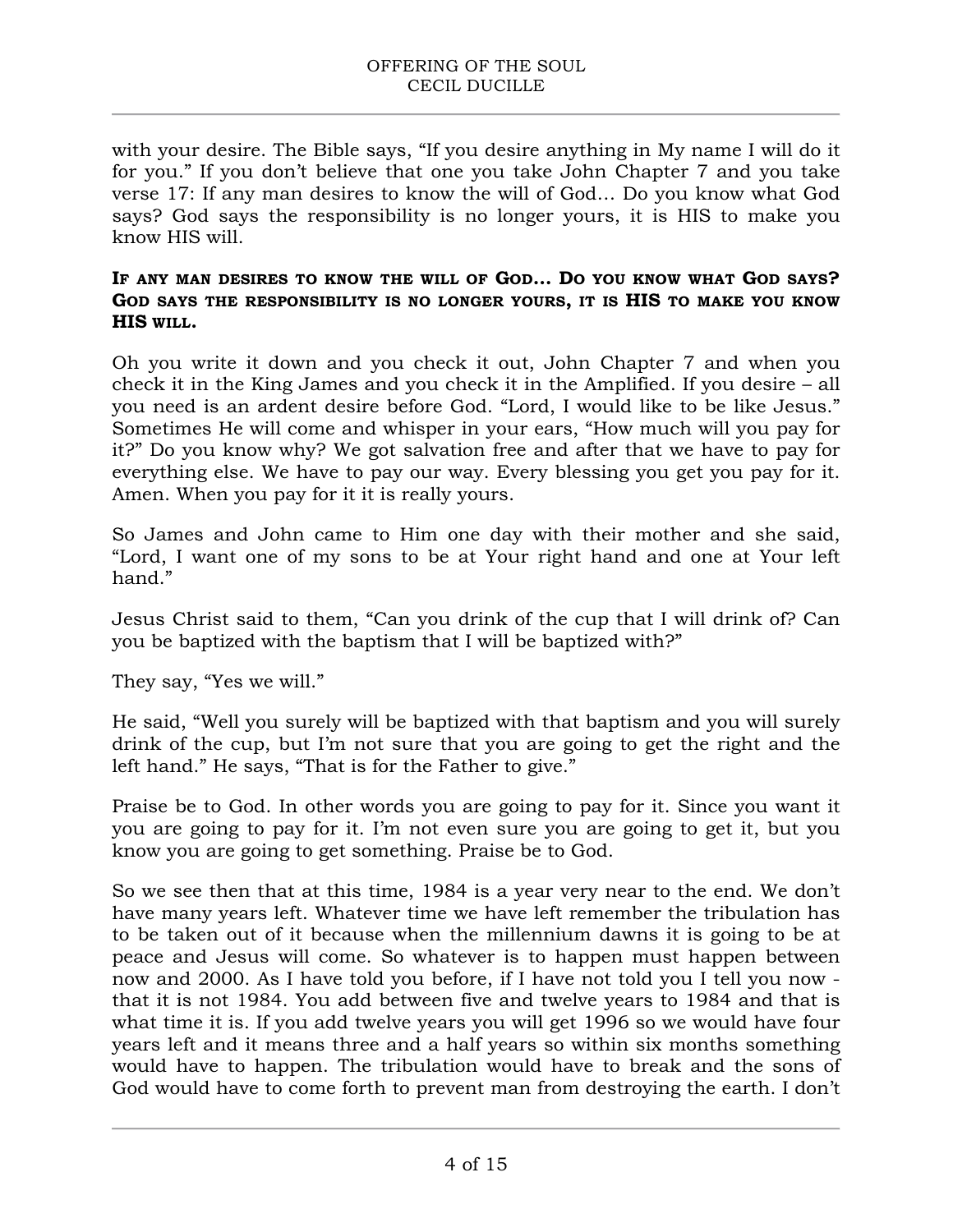know if I am running too fast, but if I am you ask me about it. You just either stop me now or when I stop say, "Tell me about that a little more." Praise be to God.

So you can understand what is happening then. If time is down on us and we are to reach a certain point then it seems to me that the trumpets are blowing that must call us to this place in God. Okay. I tell you where we are. We are right there in God's time, not that we individually are there because individually we are stretched out on the field running. You see the race? It is Olympics time now, right? The field is stretched out from the outer court right back to the holy of holies. But God's time table said that the time in which we are is the time about ready to enter into the veil – to cross through the veil.

Now I didn't have a blackboard but I am going to make you see it. Here we are standing before this great veil and the veil has the Cherubims on it. Right? Right before you is a little stand about this (high), golden stand, wood covered with gold. It has four horns and you have two rings at the corner so that you can lift it like this and carry it in. You know when you lift a table by the edge like this and carry it in to the holiest of all. Okay. Then you make a sacrifice offering on it, but this offering is incense. What does the Bible say that incense is? The prayers of the saints. Okay. So it is your soul that you are offering. It is your soul that you are offering. Now when you make that offering and God accepts that offering then you get ready to go through the veil because it is the day of atonement, Yom Kippur. Do you remember that? Okay. Now the offering then is a type of your soul. Unless that offering is made and made properly you cannot have the experience of going through the veil. I'm going to explain all that to you because what I want to talk about tonight is that offering that God is asking us to make right now. You see that is the fifth trumpet.

The fifth trumpet calls men to give unto God the offering of his soul. The sixth trumpet is the trumpet which calls man to come under the shadow of the Almighty where there is safety for there is going to be destruction on the earth. So therefore the body of Christ must be covered. You see Samson lost his covering and he lost his eyes. When his covering begin to grow his strength begin to come back. We will deal with that some other time but tonight we want to deal with that specific offering of the soul, what God is asking you to do now, it is not a tomorrow thing. So then we are hearing the sixth trumpet but some of us have not yet made the offering of the fifth.

Some of us have not yet made the offering of the fourth, we have not yet fed of the table of Jesus Christ because we are rebellious. Sometimes it is not our own rebellion but it is the rebellion out of Babylon because we have been listening too long to the church system. We have been under men too long, ruling men who rule you and say that it is God Who put me over you. Do you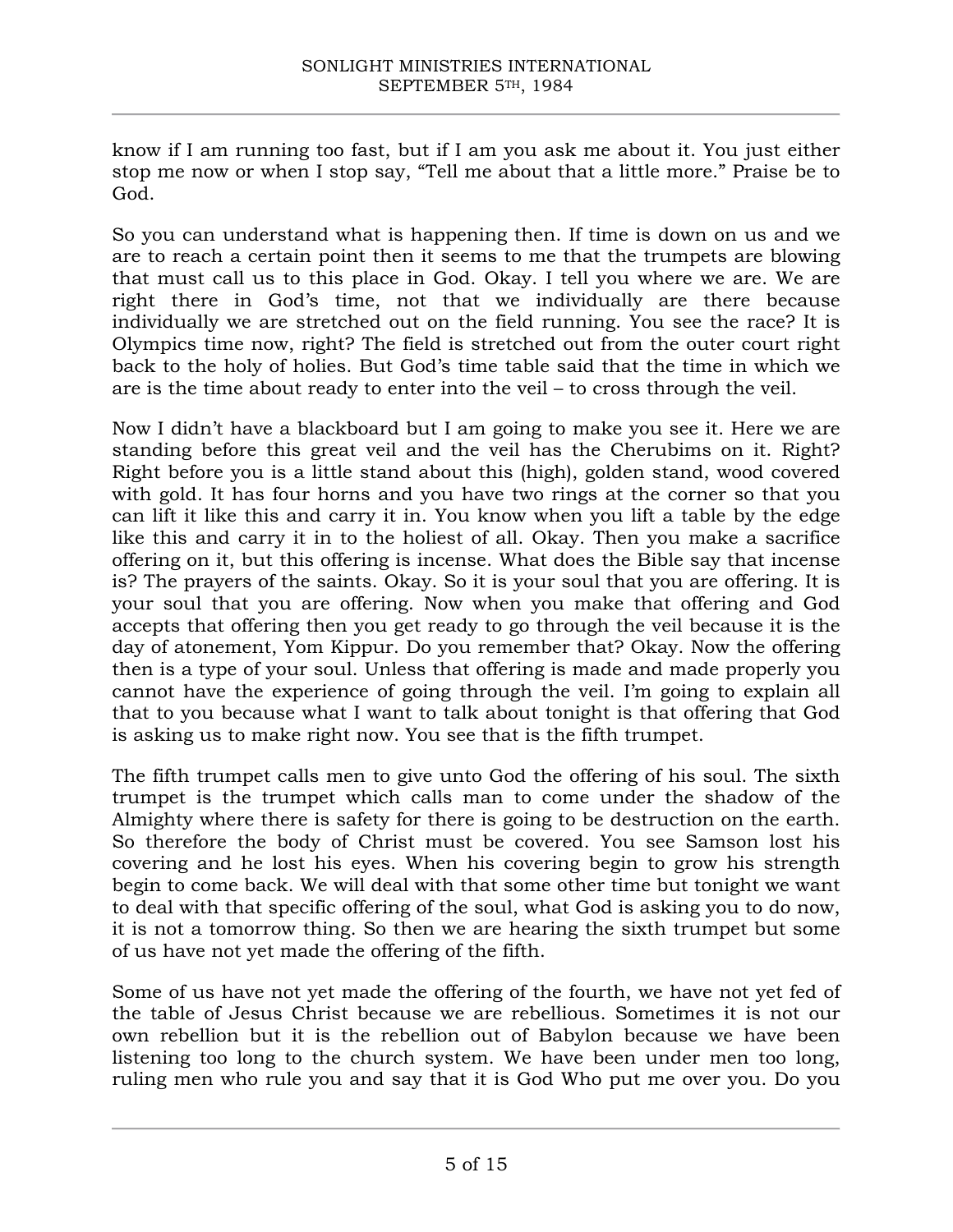see what I am saying? I'm talking about the pastors. Hallelujah. The pastors that are not feeding the flock but are feeding themselves. The pastors who usurp Jesus Christ, take away His wife for their wives. Like how Samson left his wife for two years with the best man and returned up the best man married her. That is a crime. When Samson came back for his wife she was the wife of his best man, the very man he put to take care of her until he returned. It was a betrayal.

I'm talking about the betrayal of the church – that the church is betrayed. Jesus Christ left the church for two thousand years and when He returns what is happening now is that the best man, the man who He left to take care, the ministry that was left to take care of the church has taken the church unto himself, unto themselves as their bride. What are they doing? They are trying to bring forth themselves in the church. Oh yes. You turn on your radio or your television and you hear someone speaking – turn your head away and oh, "I could swear it was brother so and so, no, it is not him it is one of his men – speaks the same like him" because they are bringing forth themselves in the people. So that when you become a proselyte or a disciple of this man, when you meet a disciple of this other man you fight against him. You weren't disciple to Christ, you were discipled to a system, to a denomination. This is religion. It is of the devil. Religion is of the devil and we must first get rid of the religious spirits before we go anywhere.

### **RELIGION IS OF THE DEVIL AND WE MUST FIRST GET RID OF THE RELIGIOUS SPIRITS BEFORE WE GO ANYWHERE.**

This is why I have been searching for the body of Christ and couldn't find it, because the people still have the religious spirits though they come out of the churches they bring the religious spirits with them, they bring the church with them.

So we look at the soul. We look at the soul, Jesus Christ married to the soul and He left you and He gave the Holy Ghost a charge: to dress you; to put you right; and to bring you after 2,000 years. Let us examine our soul. Listen, we accepted Jesus as our personal Saviour, we received the baptism of the Holy Ghost, but the Holy Ghost came in in order that He might replace you with Christ. When I look at you I should see Christ looking through your eyes. When I hear your words it should be Christ speaking forth. This is what God did. This is what the Holy Ghost is doing. So Christ is being formed in us like the fetus that is being formed in the womb of the woman. Our souls are the womb of the church.

### **SO CHRIST IS BEING FORMED IN US LIKE THE FETUS THAT IS BEING FORMED IN THE WOMB OF THE WOMAN. OUR SOULS ARE THE WOMB OF THE CHURCH.**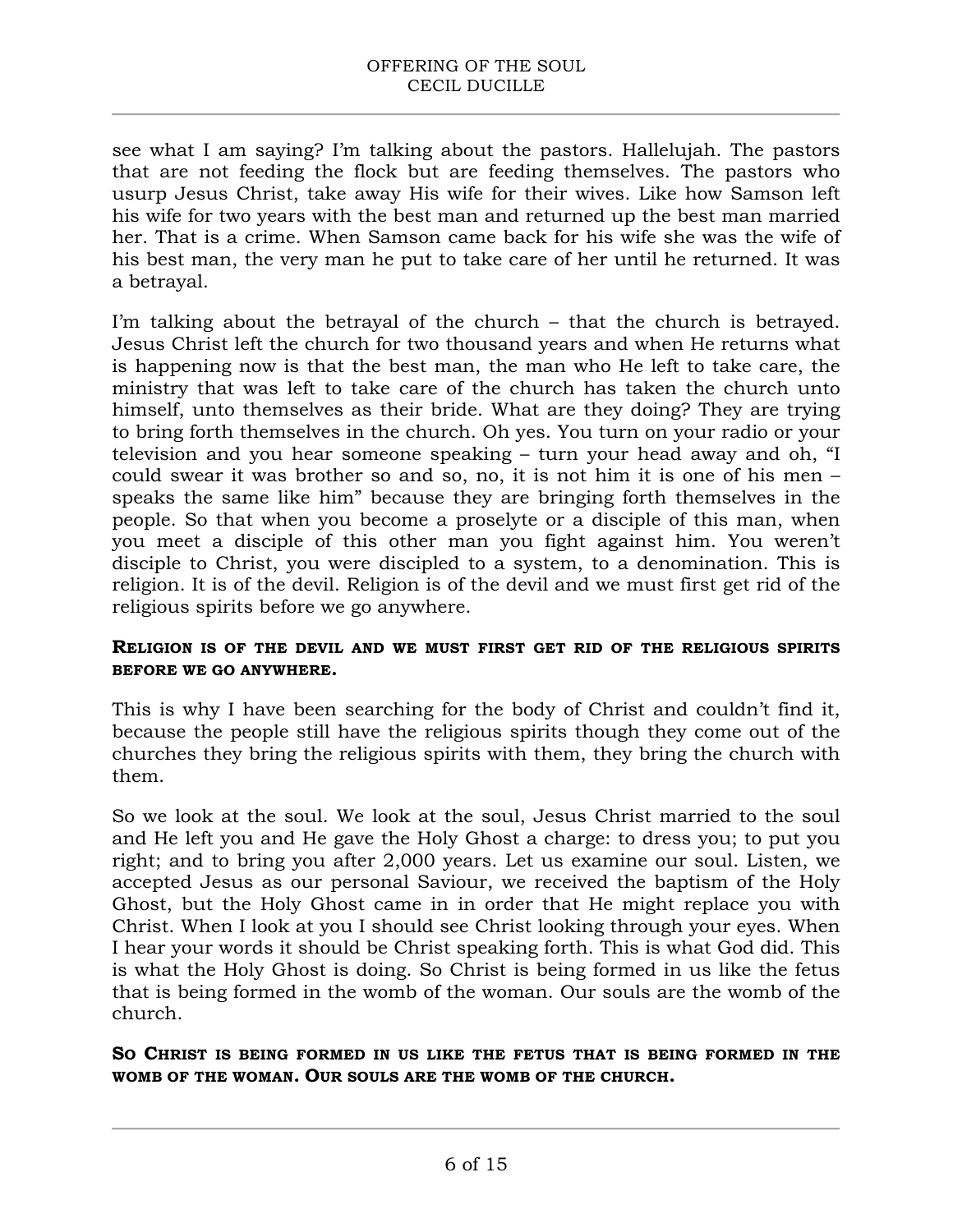Do you understand now? Because this is God's divine plan then the problem is with our soul. The problem is not with the church system out there. The problem is not with Babylon. The problem is in here. "Have I been doing what the Holy Ghost requires?"

Now let's look at it? My mind is supposed to become the mind of Christ. Last night I lost my ticket. I can't find it. I said, "My God, if I just had the mind of Christ I would go and put my hand on the ticket and bring it here. I would know exactly where that ticket is if I only had the mind of Christ." Amen.

How do I get the mind of Christ? The children teach you, the little children teach you. The child is holding on to my glasses. I want my glasses out of his hand but every time I touch it he screams! "EEEEEEE!" What do I do? I get something else pretty and shiny, a pencil or something and give him and he quickly throws the glasses and takes it. He will not hold both of them. He will put down the glasses to take the other thing and then I get my glasses. Do you know what I am saying? I'm saying the child is teaching us. God says, "Unless you become as a little child…like a little child." The child is teaching us that you cannot retain your own mind as king. Your mind cannot rule your body and your soul and your life – and at the same time you are asking Jesus Christ to come in and give you the mind of Christ. Your mind must abdicate the throne. Your mind must step down. How am I going to step down? Simple. Talk it. All I should do is say, "I reject your thinking. I don't accept your thinking. I want the mind of Christ." Amen.

### **"I REJECT YOUR THINKING. I DON'T ACCEPT YOUR THINKING. I WANT THE MIND OF CHRIST."**

You know, when I began to say that last night I think of this, I think of that, I think of the other, I think of here. It must be in the newspapers and I go and search the whole garbage. It must be here and I go and search through here. I search there, it is not there.

I said, "Well, let me take my own preaching. If I want the mind of Christ I must reject my own mind. Jesus I reject my own mind."

The Lord says, "God to bed."

I went to bed, woke up this morning and still didn't find it. Do you know what possibly, probably it is right there in my things. Amen. But God knows where it is and I need to relax my own mind. You must reject your thinking. This is what kills churches. I have seen many groups busted in many pieces because there is a strong headed person in there who says "it must go my way". What about you being wrong? Suppose you are wrong and the rest of the brethren are wrong? They say, "We want to do this." They are wrong and I alone am right. Am I going to beat them over the head because I am right? No, that is not the way right behaves. If I am right do you know what I am going to do? I am going to just praise God and say, "Let them do the wrong and they are going to prove it." Amen. Because that is the way God works.

### **NO, THAT IS NOT THE WAY RIGHT BEHAVES. IF I AM RIGHT DO YOU KNOW WHAT I AM GOING TO DO? I AM GOING TO JUST PRAISE GOD AND SAY, "LET THEM DO THE WRONG AND THEY ARE GOING TO PROVE IT." AMEN. BECAUSE THAT IS THE WAY GOD WORKS**.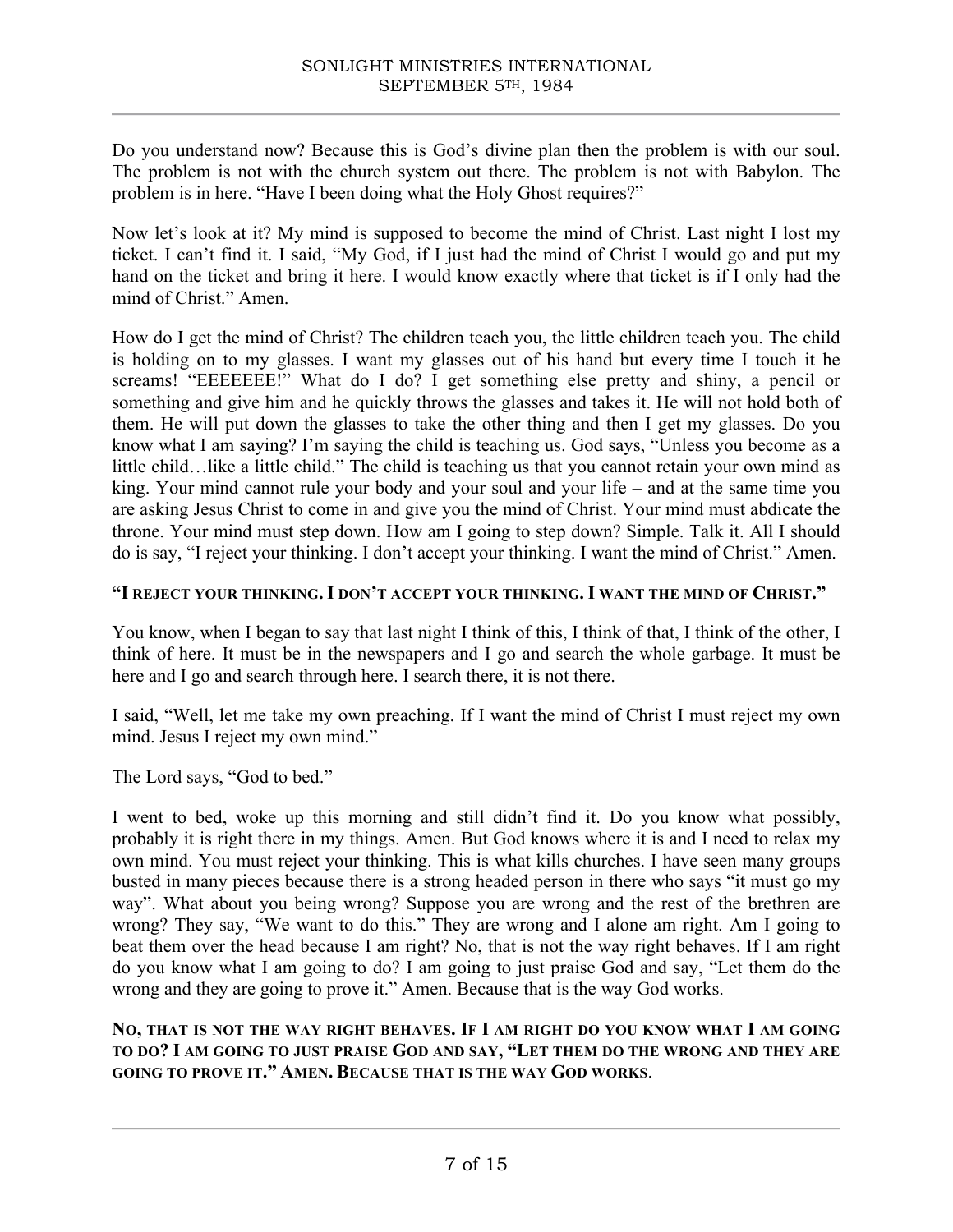God now is going to prove to them how wrong they were. Praise God. If God doesn't prove it to them and it turns up that they are right – I will go and say, "Brethren, forgive me. It must have been my own mind."

There is no other way we can get on in God. The problem in the churches, that problem within us is the mind of man taking over from God, taking the very place where God should be. You know the promise of the Holy Ghost in Jeremiah 31, verse 31-35 is that: "After these days I will plant My law in your hearts and in your minds" (inward parts it says) "and I will be your God." Do you know what it is for God to be your God? It means to say that He will be your God like how He is the God of the angels. Oh yes. The Bible says that the woman must have covering on her head because of the angels. Meaning to say that the church must have a covering like how the angels have a covering of God. When an angel walks out he walks out totally in the power of God. He has not power of his own – just God. When you see the angel it is God. When he talks it is God, you understand?

So we need that helmet of salvation to cover the mind, not just for protection but to overshadow it so that God would rule in our minds. To do that we have to lay down our minds as a sacrifice before God.

"Lord I know how to do this. This is the way to do it. We should do so and we should do so and we should do so. But Lord, nevertheless, not my will but Thy (will) be done. You tell me what to do and I will do it."

Sometimes you feel stupid. Oh yes. Are you ever waiting on God and feeling stupid? Waiting on God and feel stupid because everybody says, coming around you: "What is wrong with you?" "Why don't you get up and do something?" And you are waiting on God. You know what to do. Like me, I was an efficient organizer, I could organize anything, could build any church. I could put up a church in a few weeks and have it going, but I can't do it, I have to sit down and wait on God. Amen.

God is saying to us, "Is it possible? Can you find it possible to give up your mind? Your thinking? Your operation? And say, 'God if You don't do it it will not be done. I want You to do it."

Then God quickens you. Now you go and you jump and you feel good and you do exactly what you could have done but you couldn't do it without God giving you the move because you consecrate your mind to God. Do you think you could do that? **DO YOU THINK YOU COULD EVER KNEEL DOWN AND SAY, "GOD I REJECT MY OWN THINKING. I REJECT THE THINKING OF MAN. I WANT YOUR THINKING FROM TODAY ONWARDS. I CONSECRATE MY MIND TO YOU." HALLELUJAH. "I CONSECRATE MY MIND TO YOU."** You will find out that in your business you would start doing things that are directly from God. Men would look at you and say, "That is foolish", what you would be doing. Whatever business you are involved in you will start bringing pictures of God out rather than from your own mind. Hallelujah.

Then there is the emotions and this is the worst part of us. Believe you me! **IF YOU DON'T CONTROL YOUR EMOTIONS YOUR EMOTIONS ARE GOING TO CONTROL YOU** and your whole life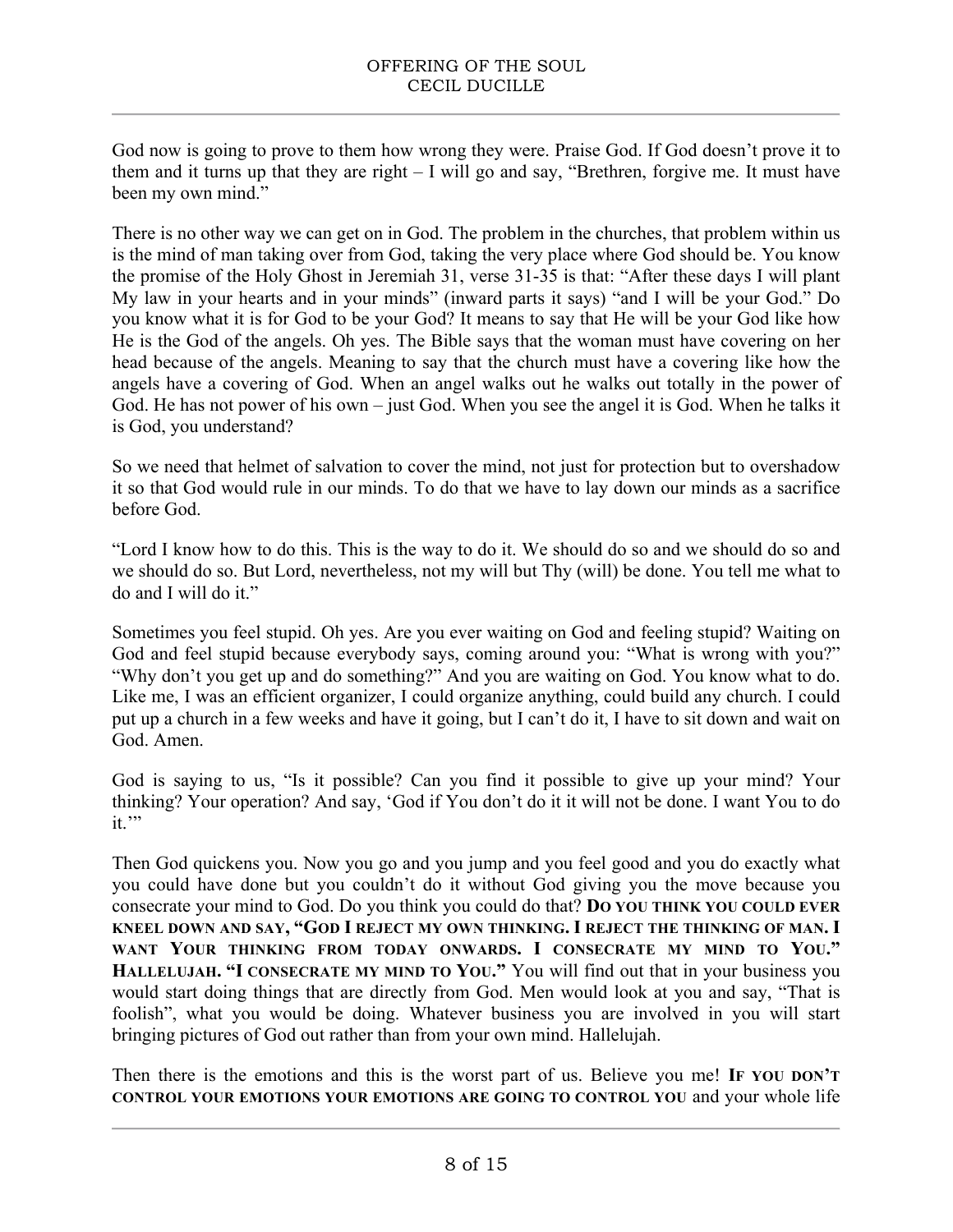will be out of divine order. Divine order is God the Father – God the Son – God the Holy Ghost in One – over my spirit – my spirit over my soul – my soul over my body. Praise be to God. Oh yes.

I have seen  $-1$  have told this story many times  $-1$  have seen God work so that the body, this physical body does not respond physically, it responds to God. Have you ever had a healing in your body? A healing that was contrary to every physical law? Oh yes. The Doctor says so and so, Mavis sick with cancer. The Doctor says she is in the fourth stage, completely gone. He can't give any medicine, nothing to be done. All right. She believes that God is going to heal her. Friday evening she goes to check out with the Doctor. Monday morning they are charting the development of the disease. Monday morning the Doctor came out trembling. All his charts are of no use. All his X-rays and everything that he had to prove, documented proof is absolutely of no use Monday morning because there is no trace of cancer. God goes contrary to the physical law because He is the maker of it. Hallelujah.

We need to understand this great and mighty God with Whom we deal and what His will is for us. The emotions is like a lion, an untamed beast. You must tame him. Divine order, spirit over soul, soul over body…I took my finger welding a piece of copper pipe. Put down the iron there and forget and put my finger on top of the hot iron. My mind was with the Lord and I smell flesh burning. "Now where could that be?" All of a sudden my finger! The whole thing burnt all crisp and brown like that stove. I grab it suddenly and say, "In the name of Jesus I will feel no pain!" I let it go and there was no pain. I was excited. Here was a finger burnt off, the whole of here burnt crisp and no pain. So I rushed inside to show Mavis how God had done and there is no pain. "Look at it!" "Look at it!" I was ashamed, nothing was there. The finger was as perfect as it was before just because the spirit was over the soul and the soul was over the body and the soul tell the body, "It must have no pain, it must be healed." It was instantaneous.

Can you understand then what divine order means? The man, his wife, the children, the home. God the Father, God the Son, God the Holy Ghost, spirit, soul, body. That is divine order.

Now anytime a man or a woman is motivated by your body they are in trouble. If you are motivated by anything out there you are in trouble. If I come and box you a terrible box right now and you get mad and walk out of the meeting – you were motivated by forces outside. You have to get to the point where I could open my hand and box you and you would start to think, "Ah ha, that old Devil wants me to get mad" and you start to laugh and put him to shame. Hallelujah. This is what God is trying to say to us. We must begin to walk upon our own soul nature to overcome it.

#### **WE MUST BEGIN TO WALK UPON OUR OWN SOUL NATURE TO OVERCOME IT.**

Now when God talks about the overcomers by the word of the Lord we are made overcomers, it is overcoming us. People think of overcoming, they think of overcoming one another. "Man alive, I am going to overcome you." "I am going to overcome you." But NO! God means you are to overcome **you**!

#### **GOD MEANS YOU ARE TO OVERCOME YOU!**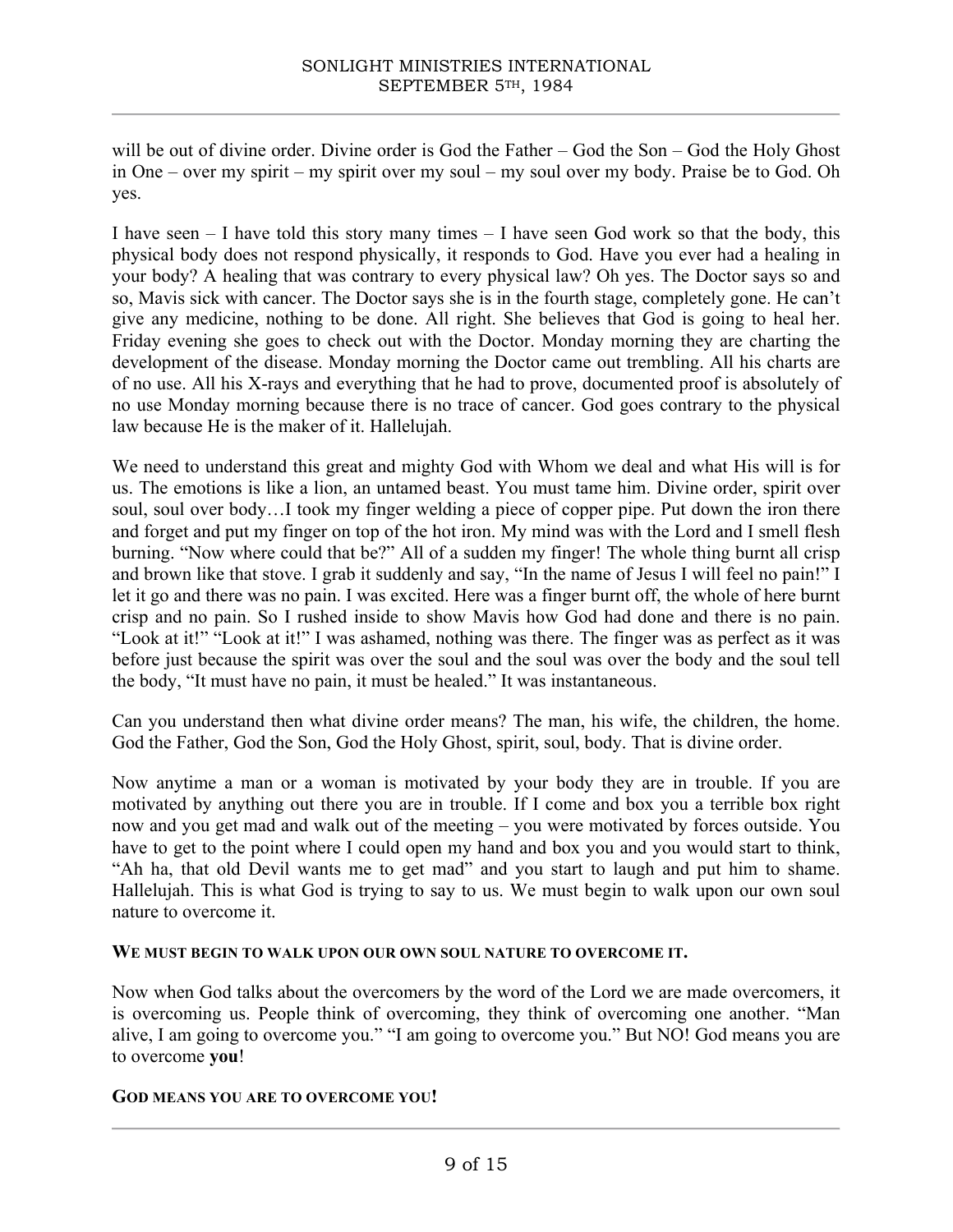When you are a completed person is when nothing outside of you can motivate you, nothing in your body can motivate you, nothing in your soul can motivate you. You are motivated by the Spirit alone. You must begin to assert yourself so that you tell God that you desire to be under God.

When the brothers asked Jesus Christ, "Teach us how to pray!"

He said, "Thy kingdom come, Thy will be done in earth as it is in heaven."

Do you know how it is in heaven? God reigns. Our God reigns! He is King. What you are asking God is that you may be a completed being wherein you are ruled by the Spirit and not by the flesh or by desires.

This is why fasting is good. This is why people cannot really come together, you cannot really have a move in the body in Christ, you cannot really overcome until you learn to fast and pray because fasting and prayer teaches the man to overcome his own desires and to submit to that Spirit of God. I fast, I mean I am no paragon but I have the experience so I should give it to you. Right? I fast until my lips crack and begin to bleed and I refuse to drink water. My throat bleeds, blood coming from my throat, blood coming from my lips. I fast until it is better. Amen. There is water running in the faucet but I refuse to drink water for that was the fast until I get my soul under control. Amen. You have to pray with the fast to get the strength out of it. Fasting breaks down the body, prayer builds up the spirit. "The flesh warreth against the spirit and the spirit wars against the flesh." (Ga 5:17) So anything that breaks down the flesh and builds up the spirit is going to make you a winner. When you fast all of a sudden you will begin to see the glory of God. I'm telling you, before you fast learn how to fast. Some people just jump out there and hit their bodies one terrible blow. We used to do that when we were very young and very strong, but it wasn't good. Right? So God taught us how to fast. So there is a way to fast and really to get the most out of it. You cannot be overcomers without fasting. I don't know of one overcomer without fasting and prayer. Praise be to God.

Okay. So we see then that the emotions as a part of the soul is the seat of Christ. This is where Christ wants to live in and where He wants to walk in. I quote from Hebrews Chapter 8, verse 10, let me read it for you:

He 8:10 *"For this is the covenant that I will make with the house of Israel* (We are talking about the spiritual Israel) *after those days, saith the Lord; I will put my laws into their* (your) *mind, and write them in their hearts: and I will be to them a God, and they shall be to me a people:"*

You see in the Old Testament it says: "I will put my law in your inward parts" and the word in the Hebrew which is translated "inward parts" has always been translated "soul" or "belly". Belly and soul is the same thought in the Hebrew. Paul put it a little closer to our understanding and said "in your mind". Hallelujah. So you see it is not just going to stay in your mind but it will go into your emotions.

Many of us are addicted to emotional sins. We use our emotions to sin with. Our emotions lead us into getting into a blind temper. If you can get into a temper then you have a good place to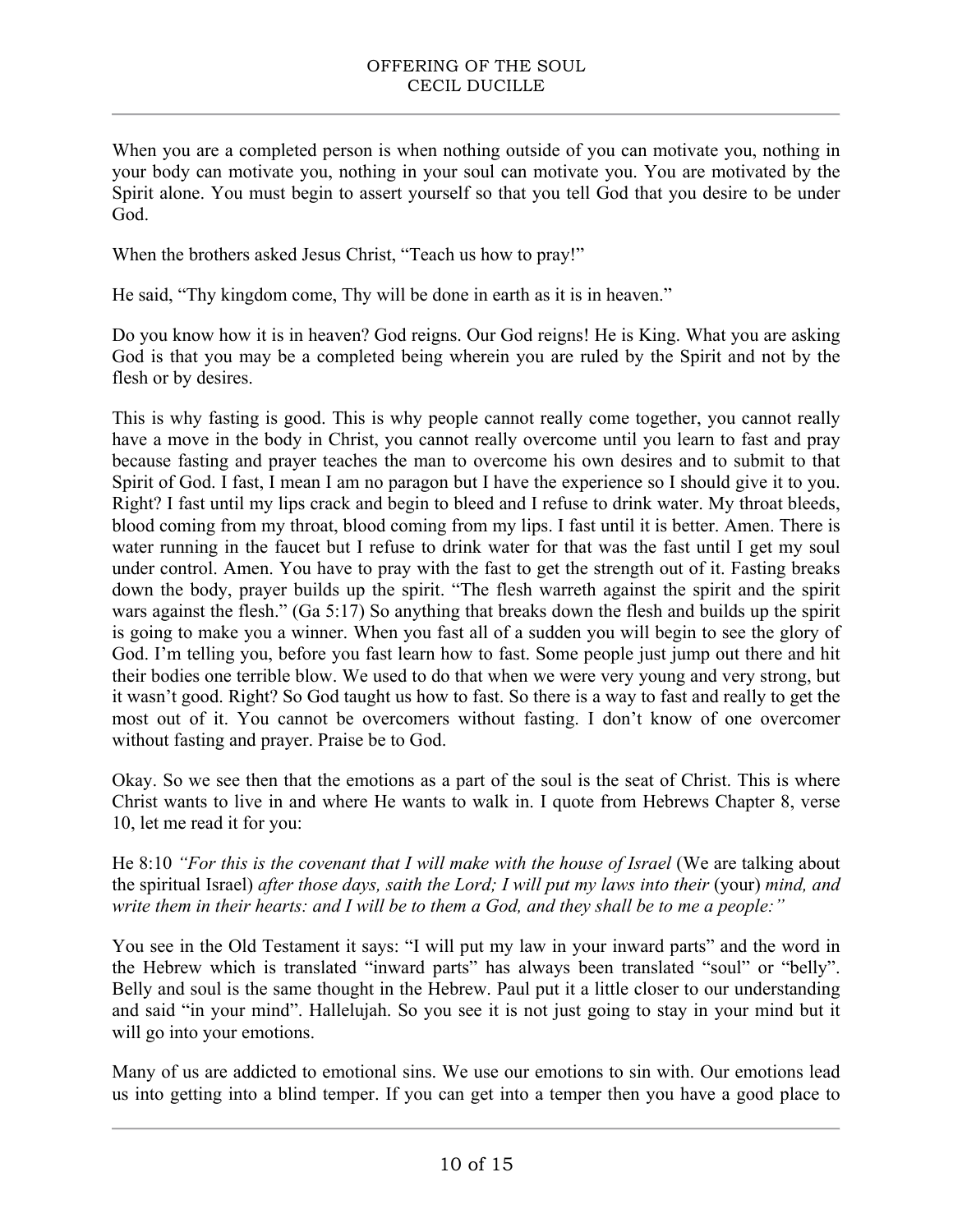start. Get down on your knees before God and say, "Lord God I am giving you my emotions. I want this devil to be cast out of my emotions. I reject this spirit of anger." Yes sir. If you don't feel it go you can believe it – it will still go. Some people have to feel everything, you know. They have to cough or spit or make some sound. (I have seen a lot of spirits be cast out and they never made any sound.) The boy with the deaf and dumb spirit, he was born dumb. We laid hands on him and spoke to the dumb and deaf spirit to get out of him and the Lord said to me, "Tell him to speak." I said to him, "Say Jesus." The boy said, "Jesus." When he said Jesus we opened his mouth and there was a brand new tongue in his mouth. He wasn't born with a tongue. He wasn't born with a tongue. He didn't cough. He didn't spit. He didn't howl. All we knew is that the spirit came out of him and the proof of it was that it entered into a sister who was sitting right there. This sister was a woman of the mouth, have you ever known anybody like that? She was verbose and she would talk and she was the one that the spirit entered into.

Do you know (I don't know if I am saying too many things tonight)? Do you know that a dumb and deaf spirit is the same spirit that chats? The same spirit that a person who chats too much, it is the same spirit that they have as the dumb and deaf spirit. The spirit entered right into her and she was immediately dumb. God said to me, "Pray for her." I couldn't understand why, but then she come and start going on just the same as the dumb boy used to do. "Ooo-ooo" trying to explain to us what has happened to her. We lay hands on her and rebuked that devil from her and out it went. We bound it and she was able to talk.

I'm saying this to say that you have power over this body. Do not permit anything to remain that you do not like. Hallelujah. Just command it to go and it will go from you, but make sure that you are strong enough to resist its return for it will return and it will take seven devils worse and come back and attack you to get you and you must reject it, then you have closed the door. Praise be to God.

So if we can understand what we are talking about now, we are talking about the emotions. Never do anything emotionally. Now isn't that a hard thing to say? Whatever you do deliberately decide to do it and do it, don't do it because you are emotionally motivated, pushed to it emotionally. I wonder if you can understand what I am saying? If somebody curse you and you feel upset – don't answer while you are upset. When you can think straight you have resisted the spirit. You are a winner. You tell the person what you have to tell them. Hallelujah.

Never be motivated by reverse psychology, that is the one the Devil uses. I want you to get up off that chair – do you know what I do? I bring a rope and I tie you down. I want you to get up mind you, but I tie you down. Then you start to struggle to get up. Then I make the rope a little slack like you are winning and then all of a sudden you win and you get up. Hallelujah. Reverse psychology, I really wanted you to get up but I tied you down to make you get up. This is what the Devil does. He wants us to go in one direction and he comes and provokes you like he would be pushing you in the other direction and you say, "I'm going to spite him" and you go in the opposite direction. That is where he wanted you to go all along. If the Devil wants you to curse he sends somebody to curse you to get you motivated to curse. So we need to ask God to give us wisdom to get our emotions under control. Now remember I am not saying you mustn't do anything emotionally but you must never be motivated by your emotions to do something. Do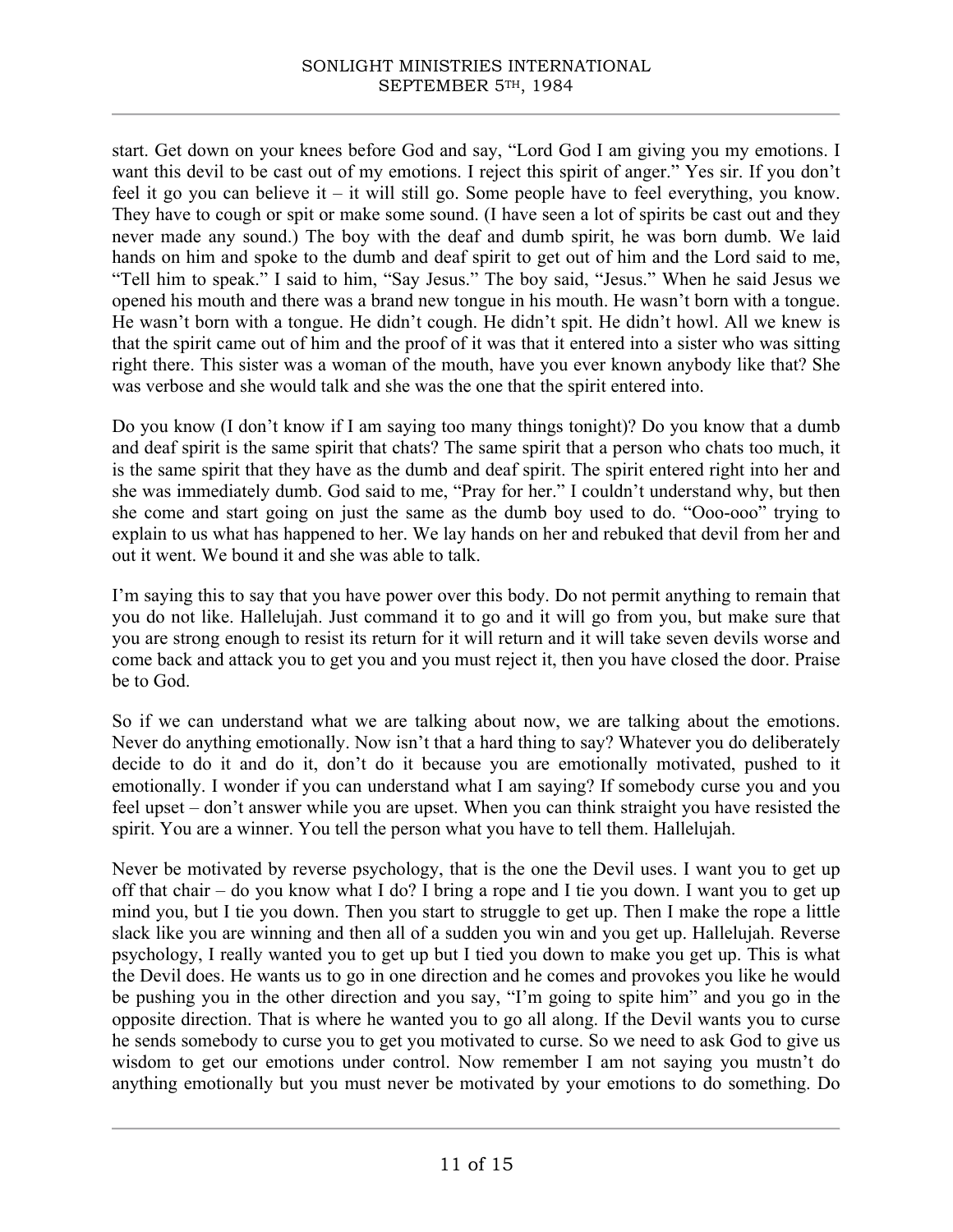you follow what I mean? If you find yourself being motivated, because we are all motivated emotionally to do things, if you find yourself being motivated emotionally what you need to do is to resist and when you decide to do it in your mind which is under the spirit then you do it – right or wrong. Do you follow what I am saying? So that you become responsible for what you do and not be blown like a leaf in the wind. Hallelujah. Praise be to God.

When you hear a word of God don't jump and do it because of the emotional appeal at the time when the word is being delivered. Do you understand? A lot of men they motivate people by emotion and reason. Oh yes. You can get an emotional preacher and he can get you all stirred up and it looks so good, it looks all right while you are sitting down there. Do you know what you do? Remember the clean animal chews his cud. Don't be motivated at that time, you get up and you go chew over your cud. Go over what was said, what was taught and then you like it now and then you really appropriate it and then you walk in it. That is how a people will grow into maturity. Your will is the Lord's. Your will is the Lord's. In its raw state it is like an oxen, it is very stubborn but God can use it and make it as a calf of the stall sucking milk. So you must offer up your will as a sacrifice to God.

Do you remember Jesus Christ in the garden? He wanted to finish the job, He wanted to finish off Satan contrary to what the people believe and what people say and some preachers make the mistake. What Jesus wanted is the Christ in Him rose up and He wanted to finish the job. God said, "NO." He said, "**NEVERTHELESS, NOT MY WILL BUT THY WILL BE DONE**." What did He do with His will? He sacrificed it. Thank You Jesus. Let us learn to sacrifice our wills to the will of the Father. "Nevertheless, not my will God but Your will be done in me." When you can do that then you will be moving right.

You know sometimes you have this position, "Lord, I would like to say nevertheless not my will by Thy will be done, but I feel so strong in my will that I'm going to have to ask You God to do something to make me say not my will but Thy will be done." You know a prayer like that? You know why it is right but you are wrong. Just talk to God.

You know the way I learnt God was the most marvelous thing that ever happened to me. I never learnt God to be religious or formal. You know religiosity will say, "Oh child you can't talk to God unless you say, 'Oh Precious and Everlasting Father, Thou Who reigns within the heavens…'" You know what I mean. That is the kind of way – **IT IS ALL HYPOCRISY**. I said, "O my God why did You do it?" Oh yes. The Lord let go the Devil on me one morning. I get up to pray and instead of praying to God there was the Devil I was talking to. After I talked to him for half an hour and believe every word that he said, I rushed to get my pencil to write down everything in order not to miss anything and God cried out in the room:

### **"SATAN YOU ARE A LIAR FROM THE BEGINNING!"**

I said, "O God why did You do that to me?"

What do you think He said to me? Come let me see if you are on the ball. What do you think He said to me?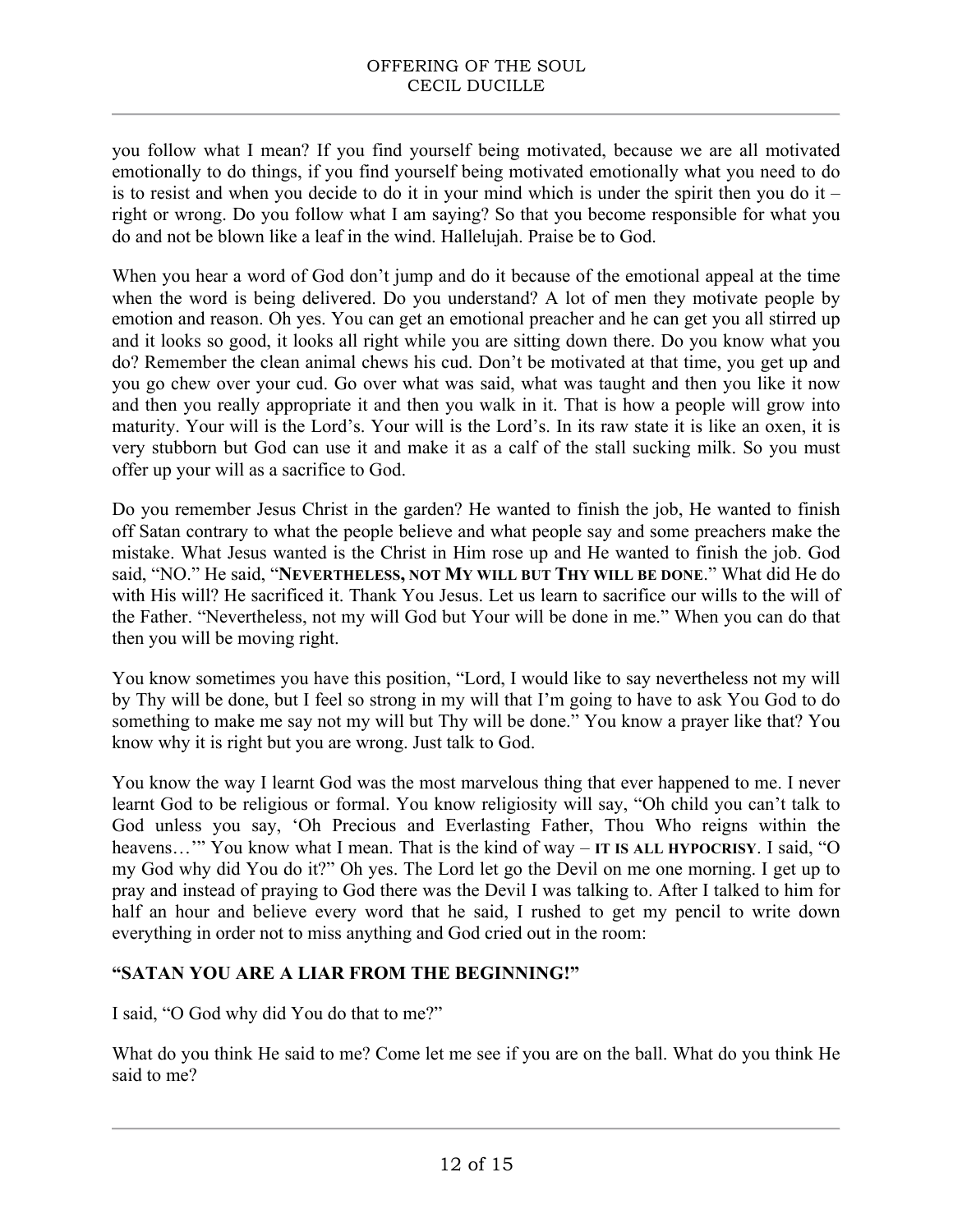He just calmly said, "How come you sat down with the Devil for half an hour and didn't know it was the Devil?" You know just in a calm voice.

I said, "O God why did You do this to me?"

I was accusing Him that He did it. "How come." Then all of a sudden I saw myself and I had something in me that wanted to hear the Devil. Oh yes. Do you know what he was telling me? All the people's business. You know the type of evangelist that will come and say, "Sister I have got a word for you – so and so and so." "I've got a word for you…." You know what I mean? I imagined myself the great pastor going into the congregation and know about everybody's business and going to just haul them over the coals. Oh my God, that wasn't love at all, I wanted to humiliate them and that was to exalt myself as a pastor. In those days I didn't take the message of the pastor seriously. God let the Devil come and I kneeled down and asked God's pardon to forgive me of that spirit and I got rid of it. I never wanted to be a pastor again. Oh yes.

Then you know He put His hand in my face and said, "Never you own My people."

Since then I have never had another church. I preach out many churches but never had one.

"Never own My people."

You notice the pastor come in, "My flock", "My people". Hallelujah. I got that out of me one morning at three o'clock in the morning, the Devil helped me get rid of it.

So brethren I'm saying all this to say that we need to begin to understand our own souls. You know God says "the heart of man is deceitful". Your heart will deceive you. My heart will deceive me, I am not going to trust it. I am not going to trust my own thinking because maybe a little of the Jacob is still hanging around there. Oh yes. Maybe Jacob is still around the corner there. I want God to reign within my heart and my soul and my mind and my spirit. I want my desires to be purified.

Do you know why you are doing this? You don't even know whether the job is complete or not. "One day suddenly the messenger of the covenant whom we delight in shall suddenly come to his temple." (Mal 3:1) "For the kingdom of God is within you and ye are the temple of the living God." (Lu 17:21; 2Co 6:16;) So where Jesus is going to descend first before the world sees Him the church is going to have Him.

You say, "But Cec, I've got Jesus now."

Yes, you do, but I'm looking forward to the time when Jesus will have us. You see Jesus is in you (I'll talk about that another time), but you are not all in Christ. Jesus is in us but are you satisfied? Are you satisfied? I am not. I am not. There is so much lacking in me. I am not perfect, I need to be perfected. I want the fullness of what God put in the Bible that belongs to me. I only have a part of it and I want the rest. God bless you. God keep us. God lead us. God help us to make that sacrifice of the soul. God help us to put it on the altar and let it burn. Do you know that? The burning on the altar, that is what we need.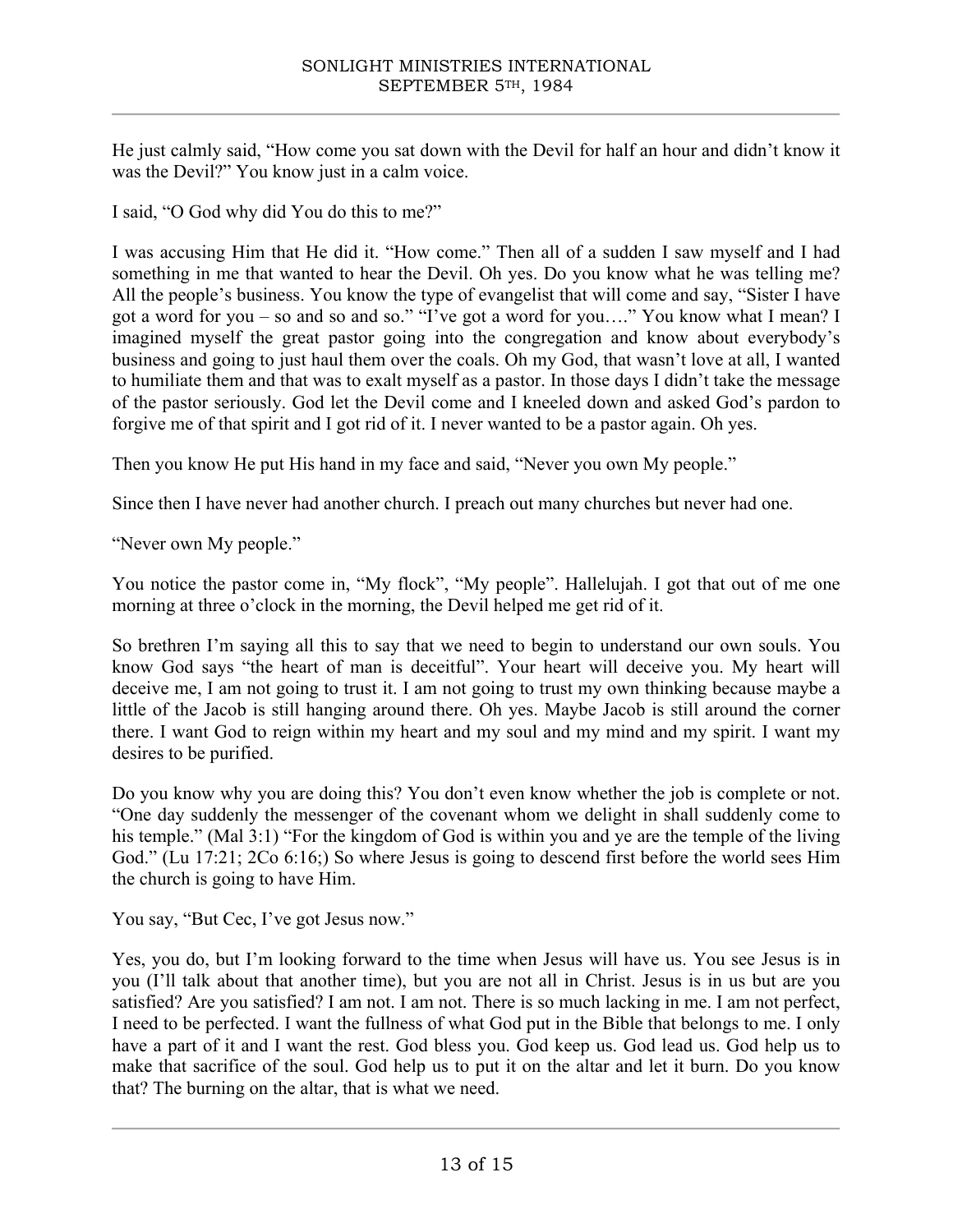God bless you. If you have any questions we can go on for another ten minutes.

Question: The year 2000, why do you say to add years to this year and why do you say the year 2000 for a special year?

Brother Cecil: Why do I say the year 2000? Okay. God made man and the earth and everything that was in it in 6 days. He said, "On the seventh day God rested." Now watch the word "God rested." Now was God tired? Now why would God rest if He was not tired? Because God was showing us that there is a rest to come.

Six thousand years, six days – proof? If you check each thousand years what happened on each day happened in that thousand years in its fullness. So that God made the Sun, the moon and the stars on the fourth day, on the evening of the fourth day, the evening He said and Jesus Christ came in the evening of the fourth thousand year and He brought forth the sons of God which are the stars. So Jesus is the Son (Sun) and they are the stars and the moon is the church which was born. All was born in the fourth thousand years.

You know that in the fifth day that He made life, the living creatures. What happened on the fifth day? Jesus resurrected on the fifth thousand years because remember now He came in under the law and He lived under the law for thirty years. Right? On the fifth day which is the day of grace He started His ministry. Remember He said, "John must decrease and He must increase." So that the age of the law ended with John. Jesus Christ said that the age of the law ended with John. Does everybody remember that scripture? (Ro 10:4) Then He started the age of grace three and a half years. Then He died and resurrected and brought forth life.

The sixth day He made the beast and He made man in the evening. Now the beast was made first and then man afterwards and then man should control the beast. Now if the sixth day is the six thousand years that is where we are now. We are 984 years inside of the six thousand years. Do you understand?

Now God said that the harlot church would think to change times and laws. What happened is that Pope Gregory decided to make a calendar that was a Christian calendar. He called a priest named Demetrius or something like that and he called this priest and gave him the job to make the calendar. The priest made a mistake as any human being would. They discovered four hundred years after or about that, a long time after anyhow. Sometime after they discovered that he made a mistake but since that day until this very day everybody is afraid to touch that calendar because they are afraid of making a worse mistake than the one that the priest made. So the Catholic Church published that the mistake that they made was five years and the reason that they knew that they made a mistake is because when they counted the years backwards the year of one fell in a time long after Herod was dead. In other words when Jesus Christ was at the judgement seat of Herod according to the Roman calendar Herod was already dead, so they realized that they made a boo-boo and they never touched it. Right now if you notice every now and then there is argument to change the calendar, to put it right, but nobody has the guts to touch it because we are not going to get it right. For some reason or the other God allowed man to make that mistake and we can't get it right.